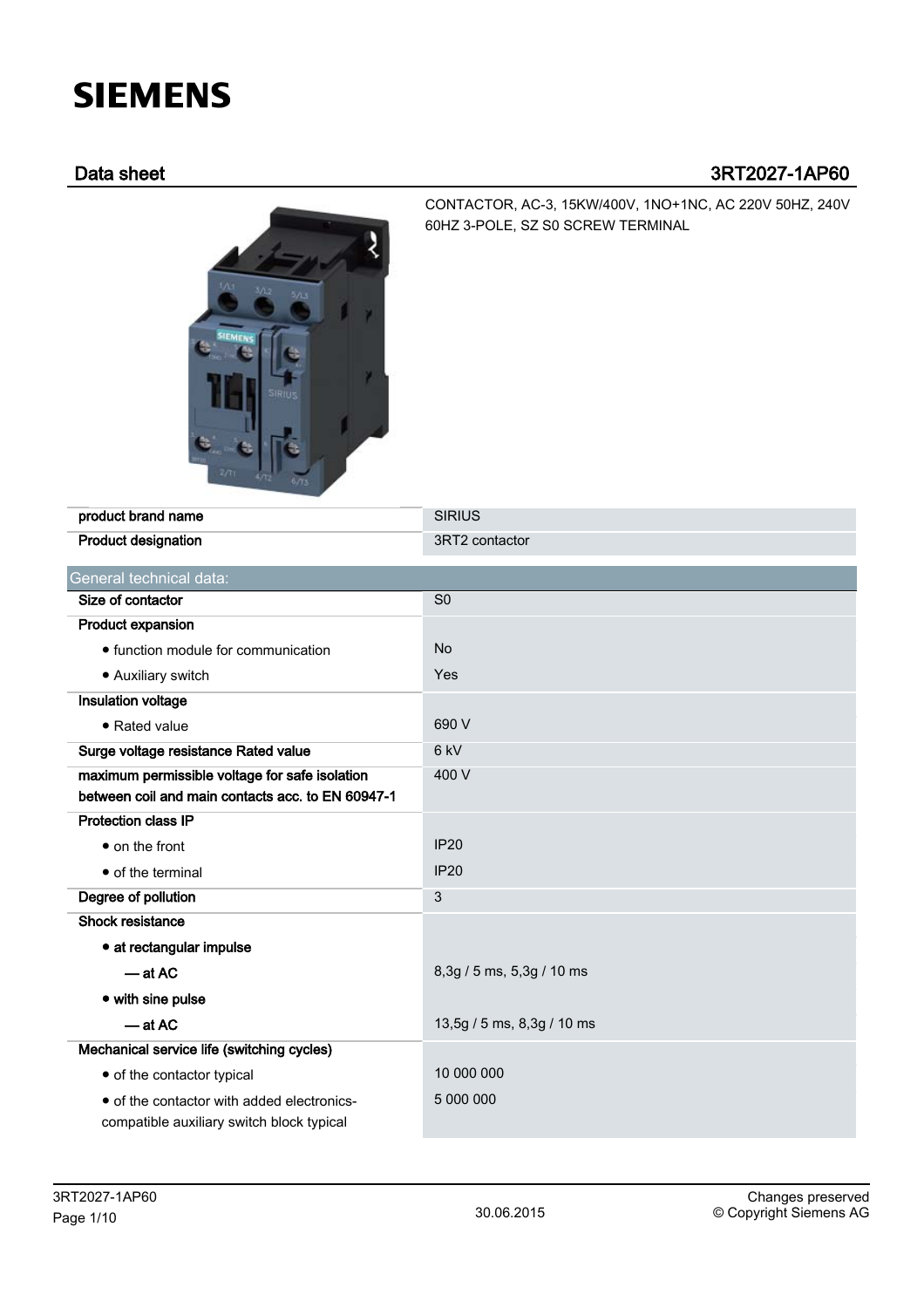| • of the contactor with added auxiliary switch |  |
|------------------------------------------------|--|
| block typical                                  |  |

10 000 000

| block typical                                                |                   |
|--------------------------------------------------------------|-------------------|
| <b>Ambient conditions:</b>                                   |                   |
| Installation altitude at height above sea level              | 2 000 m           |
| maximum                                                      |                   |
| <b>Ambient temperature</b>                                   |                   |
| · during operation                                           | $-25$ +60 °C      |
| · during storage                                             | $-55$ +80 °C      |
| Main circuit:                                                |                   |
| Number of NO contacts for main contacts                      | 3                 |
| Number of NC contacts for main contacts                      | $\mathbf 0$       |
| <b>Operating voltage</b>                                     |                   |
| • at AC-3 Rated value maximum                                | 690 V             |
| <b>Operating current</b>                                     |                   |
| $\bullet$ at AC-1 at 400 V                                   |                   |
| - at ambient temperature 40 °C Rated value                   | 50 A              |
| • at AC-1 up to 690 V                                        |                   |
| - at ambient temperature 40 °C Rated value                   | 50 A              |
| - at ambient temperature 60 °C Rated value                   | 42 A              |
| • at AC-2 at 400 V Rated value                               | 32 A              |
| $\bullet$ at AC-3                                            |                   |
| - at 400 V Rated value                                       | 32 A              |
| — at 500 V Rated value                                       | 32 A              |
| $-$ at 690 V Rated value                                     | 21 A              |
| Connectable conductor cross-section in main circuit          |                   |
| at AC-1                                                      |                   |
| • at 60 °C minimum permissible                               | $10 \text{ mm}^2$ |
| • at 40 °C minimum permissible                               | $10 \text{ mm}^2$ |
| Operating current for ≥ 200000 operating cycles at<br>$AC-4$ |                   |
| · at 400 V Rated value                                       | 12 A              |
| • at 690 V Rated value                                       | 12 A              |
| <b>Operating current</b>                                     |                   |
| • with 1 current path at DC-1                                |                   |
| - at 24 V Rated value                                        | 35 A              |
| - at 110 V Rated value                                       | 4.5 A             |
| - at 220 V Rated value                                       | 1 A               |
| $-$ at 440 V Rated value                                     | 0.4A              |
| $-$ at 600 V Rated value                                     | 0.25A             |
| • with 2 current paths in series at DC-1                     |                   |
| - at 24 V Rated value                                        | 35 A              |
| - at 110 V Rated value                                       | 35 A              |
|                                                              |                   |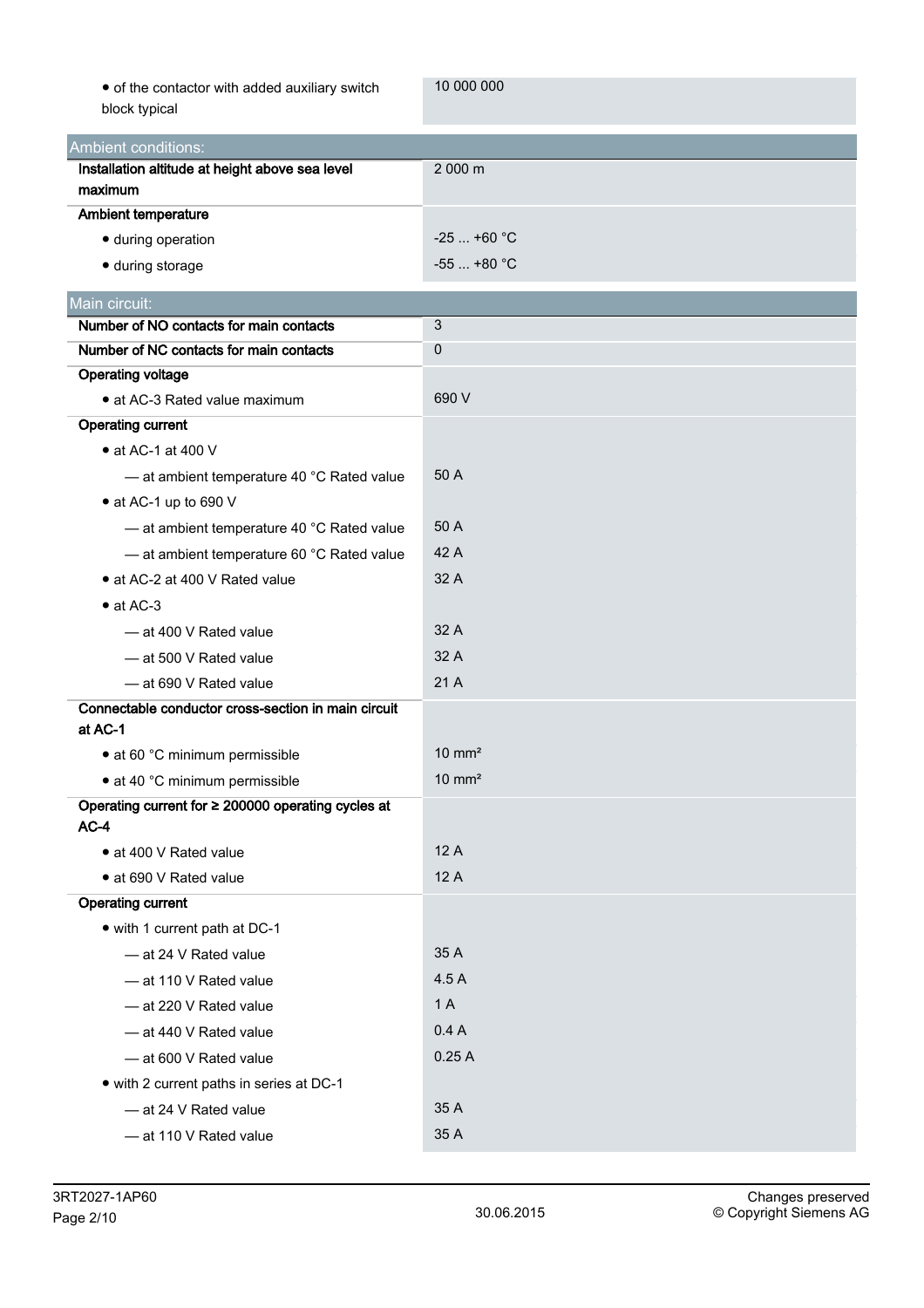| - at 220 V Rated value                           | 5A           |
|--------------------------------------------------|--------------|
| - at 440 V Rated value                           | 1 A          |
| - at 600 V Rated value                           | 0.8A         |
| • with 3 current paths in series at DC-1         |              |
| - at 24 V Rated value                            | 35 A         |
| - at 110 V Rated value                           | 35 A         |
| - at 220 V Rated value                           | 35 A         |
| - at 440 V Rated value                           | 2.9A         |
| - at 600 V Rated value                           | 1.4A         |
| <b>Operating current</b>                         |              |
| • with 1 current path at DC-3 at DC-5            |              |
| - at 24 V Rated value                            | 20 A         |
| - at 110 V Rated value                           | 2.5A         |
| - at 220 V Rated value                           | 1A           |
| - at 440 V Rated value                           | 0.09A        |
| - at 600 V Rated value                           | 0.06A        |
| • with 2 current paths in series at DC-3 at DC-5 |              |
| - at 110 V Rated value                           | 15 A         |
| - at 220 V Rated value                           | 3 A          |
| - at 24 V Rated value                            | 35 A         |
| - at 440 V Rated value                           | 0.27A        |
| - at 600 V Rated value                           | 0.16A        |
| • with 3 current paths in series at DC-3 at DC-5 |              |
| - at 110 V Rated value                           | 35 A         |
| - at 220 V Rated value                           | 10 A         |
| - at 24 V Rated value                            | 35 A         |
| - at 440 V Rated value                           | 0.6A         |
| - at 600 V Rated value                           | 0.6A         |
| <b>Operating power</b>                           |              |
| $\bullet$ at AC-1                                |              |
| $-$ at 230 V Rated value                         | <b>16 kW</b> |
| $-$ at 230 V at 60 °C Rated value                | 15.5 kW      |
| - at 400 V Rated value                           | 28 kW        |
| - at 400 V at 60 °C Rated value                  | 27.5 kW      |
| $-$ at 690 V Rated value                         | 48 kW        |
| $-$ at 690 V at 60 °C Rated value                | 47.5 kW      |
| • at AC-2 at 400 V Rated value                   | 15 kW        |
| $\bullet$ at AC-3                                |              |
| - at 230 V Rated value                           | 7.5 kW       |
| $-$ at 400 V Rated value                         | 15 kW        |
| - at 690 V Rated value                           | 18.5 kW      |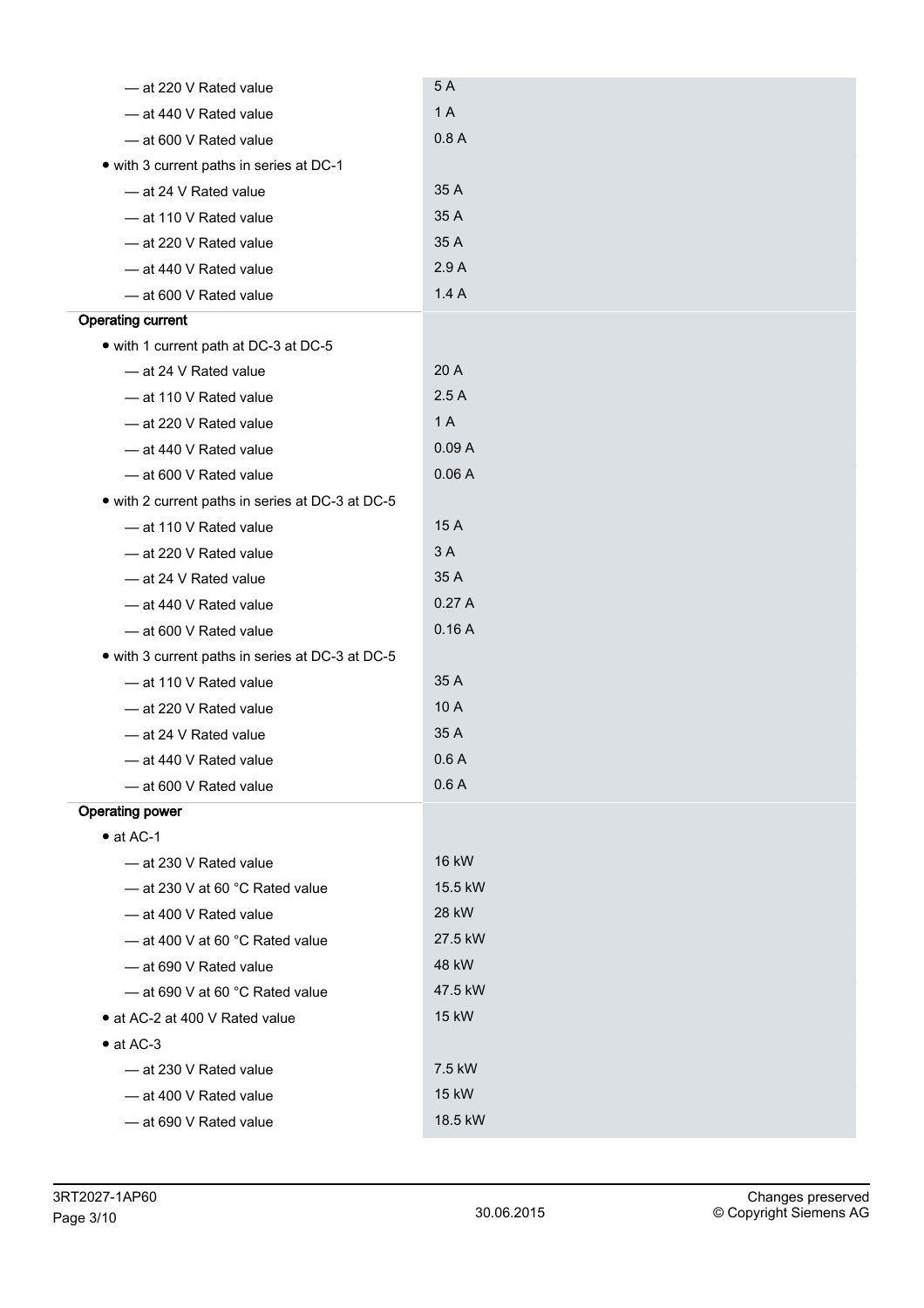| Operating power for ≥ 200000 operating cycles at      |           |
|-------------------------------------------------------|-----------|
| $AC-4$                                                |           |
| • at 400 V Rated value                                | 6 kW      |
| · at 690 V Rated value                                | 10.3 kW   |
| Thermal short-time current restricted to 10 s         | 260 A     |
| Active power loss at AC-3 at 400 V for rated value of | 2.7 W     |
| the operating current per conductor                   |           |
| No-load switching frequency                           |           |
| $\bullet$ at AC                                       | 5 000 1/h |
| <b>Operating frequency</b>                            |           |
| • at AC-1 maximum                                     | 1 000 1/h |
| • at AC-2 maximum                                     | 750 1/h   |
| • at AC-3 maximum                                     | 750 1/h   |
| • at AC-4 maximum                                     | 250 1/h   |
| Control circuit/ Control:                             |           |
| Type of voltage of the control supply voltage         | <b>AC</b> |
| Control supply voltage at AC                          |           |
| • at 50 Hz Rated value                                | 220 V     |
| • at 60 Hz Rated value                                | 240 V     |
| Operating range factor control supply voltage rated   |           |
| value of the magnet coil at AC                        |           |
| $\bullet$ at 50 Hz                                    | 0.81.1    |
| $\bullet$ at 60 Hz                                    | 0.851.1   |
| Apparent pick-up power of the magnet coil at AC       |           |
| $\bullet$ at 50 Hz                                    | 81 V.A    |
| $\bullet$ at 60 Hz                                    | 79 V·A    |
| Inductive power factor with closing power of the coil |           |
| $\bullet$ at 50 Hz                                    | 0.72      |
| $\bullet$ at 60 Hz                                    | 0.74      |
| Apparent holding power of the magnet coil at AC       |           |
| $\bullet$ at 50 Hz                                    | 10.5 V·A  |
| $\bullet$ at 60 Hz                                    | 8.5 V·A   |
| Inductive power factor with the holding power of the  |           |
| coil                                                  |           |
| $\bullet$ at 50 Hz                                    | 0.25      |
| $\bullet$ at 60 Hz                                    | 0.28      |
| <b>Closing delay</b>                                  |           |
| $\bullet$ at AC                                       | 8  40 ms  |
| <b>Opening delay</b>                                  |           |
| $\bullet$ at AC                                       | 4  16 ms  |
| <b>Arcing time</b>                                    | 10  10 ms |
| Residual current of the electronics for control with  |           |
| signal <0>                                            |           |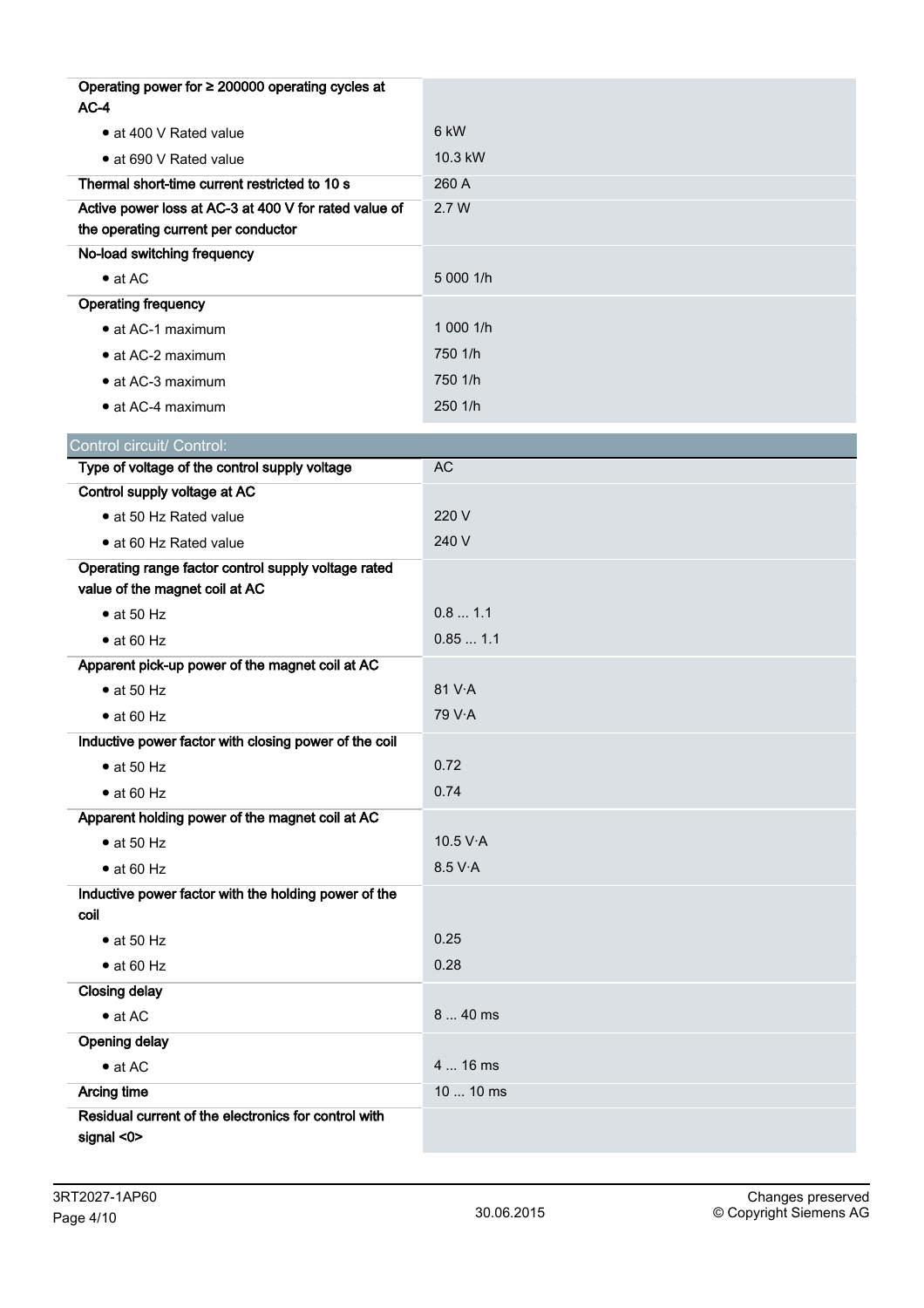| • at AC at 230 V maximum permissible             | 7 mA                                            |
|--------------------------------------------------|-------------------------------------------------|
| • at DC at 24 V maximum permissible              | 16 mA                                           |
| Auxiliary circuit:                               |                                                 |
| Number of NC contacts                            |                                                 |
| • for auxiliary contacts                         |                                                 |
| - instantaneous contact                          | $\mathbf 1$                                     |
| Number of NO contacts                            |                                                 |
| • for auxiliary contacts                         |                                                 |
| - instantaneous contact                          | $\mathbf{1}$                                    |
| Operating current at AC-12 maximum               | 10 A                                            |
| <b>Operating current at AC-15</b>                |                                                 |
| • at 230 V Rated value                           | 10 A                                            |
| • at 400 V Rated value                           | 3A                                              |
| • at 500 V Rated value                           | 2A                                              |
| • at 690 V Rated value                           | 1 A                                             |
| <b>Operating current at DC-12</b>                |                                                 |
| • at 24 V Rated value                            | 10 A                                            |
| • at 48 V Rated value                            | 6 A                                             |
| • at 60 V Rated value                            | 6A                                              |
| • at 110 V Rated value                           | 3A                                              |
| • at 125 V Rated value                           | 2A                                              |
| • at 220 V Rated value                           | 1A                                              |
| • at 600 V Rated value                           | 0.15A                                           |
| Operating current at DC-13                       |                                                 |
| • at 24 V Rated value                            | 10A                                             |
| • at 48 V Rated value                            | 2A                                              |
| • at 60 V Rated value                            | 2A                                              |
| • at 110 V Rated value                           | 1A                                              |
| • at 125 V Rated value                           | 0.9A                                            |
| • at 220 V Rated value                           | 0.3A                                            |
| • at 600 V Rated value                           | 0.1A                                            |
| Contact reliability of the auxiliary contacts    | 1 faulty switching per 100 million (17 V, 1 mA) |
| UL/CSA ratings:                                  |                                                 |
| Full-load current (FLA) for three-phase AC motor |                                                 |
| · at 480 V Rated value                           | 27 A                                            |
| • at 600 V Rated value                           | 27 A                                            |
| yielded mechanical performance [hp]              |                                                 |
| • for single-phase AC motor                      |                                                 |
| - at 110/120 V Rated value                       | 2 hp                                            |
| - at 230 V Rated value                           | 5 hp                                            |
| • for three-phase AC motor                       |                                                 |
|                                                  |                                                 |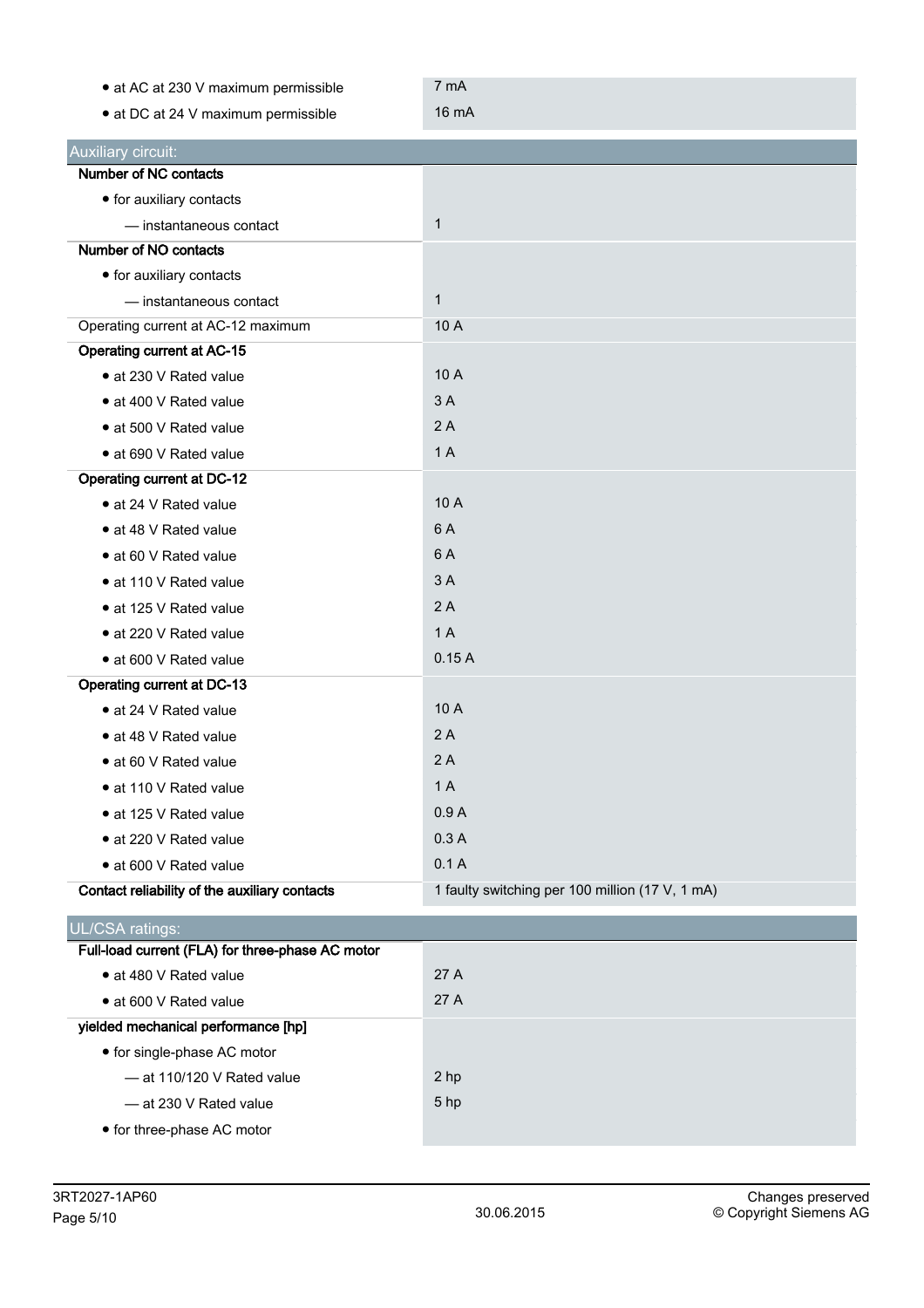| $-$ at 200/208 V Rated value                           | 10 hp                                                                                                                                      |  |  |
|--------------------------------------------------------|--------------------------------------------------------------------------------------------------------------------------------------------|--|--|
| $-$ at 220/230 V Rated value                           | 10 hp                                                                                                                                      |  |  |
| $-$ at 460/480 V Rated value                           | 20 hp                                                                                                                                      |  |  |
| - at 575/600 V Rated value                             | 25 hp                                                                                                                                      |  |  |
| Contact rating of the auxiliary contacts acc. to UL    | A600 / Q600                                                                                                                                |  |  |
| Short-circuit:                                         |                                                                                                                                            |  |  |
| Design of the fuse link                                |                                                                                                                                            |  |  |
| • for short-circuit protection of the main circuit     |                                                                                                                                            |  |  |
| - with type of assignment 1 required                   | gL/gG LV HRC 3NA, DIAZED 5SB, NEOZED 5SE: 100 A                                                                                            |  |  |
| - with type of assignment 2 required                   | gL/gG LV HRC 3NA, DIAZED 5SB, NEOZED 5SE: 35 A                                                                                             |  |  |
| • for short-circuit protection of the auxiliary switch | fuse gL/gG: 10 A                                                                                                                           |  |  |
| required                                               |                                                                                                                                            |  |  |
| Installation/ mounting/ dimensions:                    |                                                                                                                                            |  |  |
| mounting position                                      | +/-180° rotation possible on vertical mounting surface; can be<br>tilted forward and backward by +/- 22.5° on vertical mounting<br>surface |  |  |
| <b>Mounting type</b>                                   | screw and snap-on mounting onto 35 mm standard mounting rail<br>according to DIN EN 50022                                                  |  |  |
| · Side-by-side mounting                                | Yes                                                                                                                                        |  |  |
| <b>Height</b>                                          | 85 mm                                                                                                                                      |  |  |
| Width                                                  | 45 mm                                                                                                                                      |  |  |
| <b>Depth</b>                                           | 97 mm                                                                                                                                      |  |  |
| Required spacing                                       |                                                                                                                                            |  |  |
| • with side-by-side mounting                           |                                                                                                                                            |  |  |
| — forwards                                             | $0 \text{ mm}$                                                                                                                             |  |  |
| - Backwards                                            | $0 \text{ mm}$                                                                                                                             |  |  |
| - upwards                                              | 0 <sub>mm</sub>                                                                                                                            |  |  |
| - downwards                                            | 0 <sub>mm</sub>                                                                                                                            |  |  |
| - at the side                                          | 0 <sub>mm</sub>                                                                                                                            |  |  |
| • for grounded parts                                   |                                                                                                                                            |  |  |
| — forwards                                             | 0 <sub>mm</sub>                                                                                                                            |  |  |
| - Backwards                                            | 0 <sub>mm</sub>                                                                                                                            |  |  |
| - upwards                                              | 0 <sub>mm</sub>                                                                                                                            |  |  |
| - at the side                                          | 6 mm                                                                                                                                       |  |  |
| - downwards                                            | 0 <sub>mm</sub>                                                                                                                            |  |  |
| • for live parts                                       |                                                                                                                                            |  |  |
| - forwards                                             | 0 <sub>mm</sub>                                                                                                                            |  |  |
| - Backwards                                            | 0 <sub>mm</sub>                                                                                                                            |  |  |
| - upwards                                              | 0 <sub>mm</sub>                                                                                                                            |  |  |
| - downwards                                            | 0 <sub>mm</sub>                                                                                                                            |  |  |
| - at the side                                          | 6 mm                                                                                                                                       |  |  |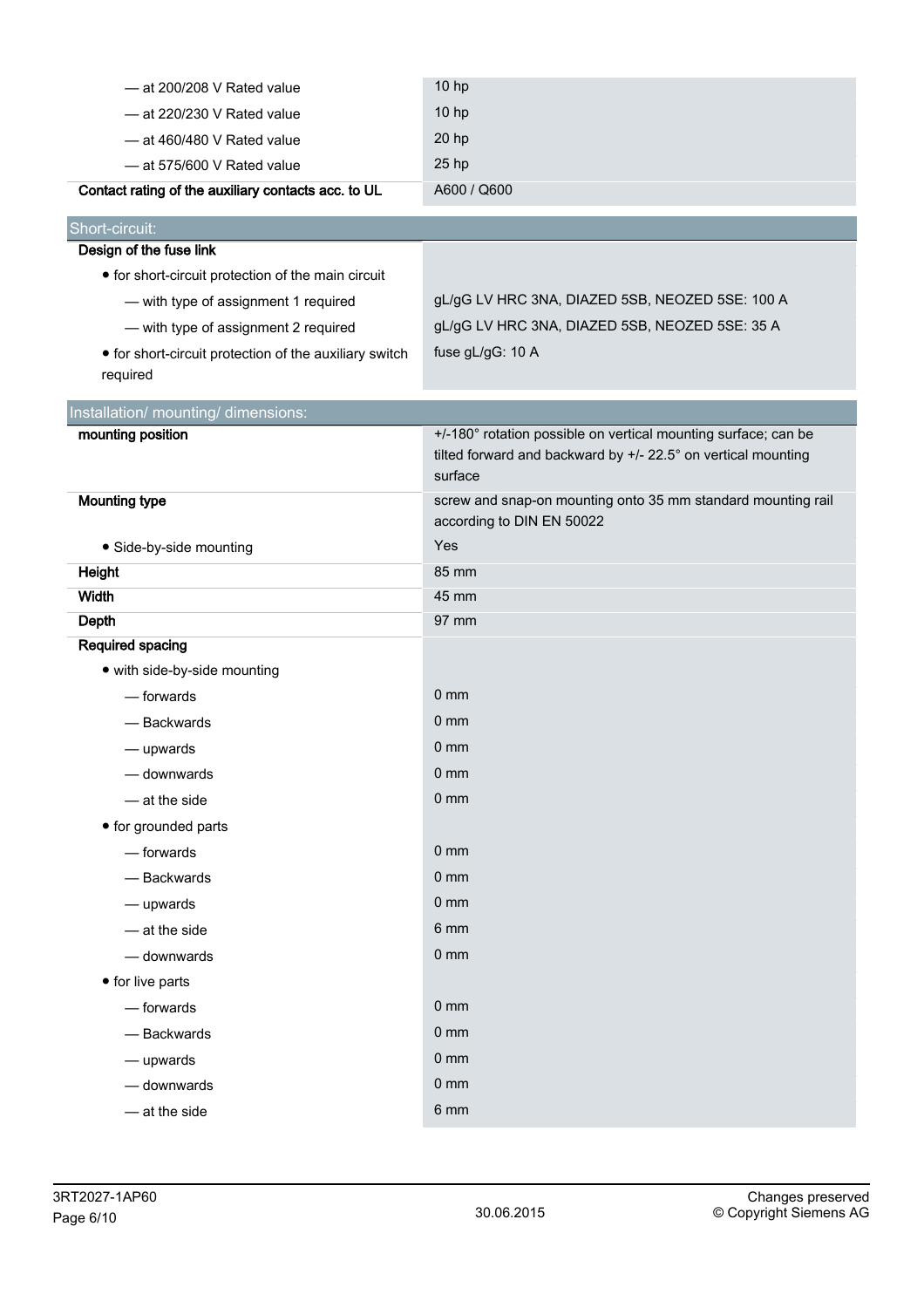| <b>Connections/ Terminals:</b>                                               |                                                                                   |
|------------------------------------------------------------------------------|-----------------------------------------------------------------------------------|
| Type of electrical connection                                                |                                                                                   |
| • for main current circuit                                                   | screw-type terminals                                                              |
| • for auxiliary and control current circuit                                  | screw-type terminals                                                              |
| Type of connectable conductor cross-section                                  |                                                                                   |
| • for main contacts                                                          |                                                                                   |
| - single or multi-stranded                                                   | $2x$ (1  2,5 mm <sup>2</sup> ), $2x$ (2,5  10 mm <sup>2</sup> )                   |
| - finely stranded with core end processing                                   | 2x (1  2.5 mm <sup>2</sup> ), 2x (2.5  6 mm <sup>2</sup> ), 1x 10 mm <sup>2</sup> |
| • for AWG conductors for main contacts                                       | 2x(1612), 2x(148)                                                                 |
| Type of connectable conductor cross-section                                  |                                                                                   |
| • for auxiliary contacts                                                     |                                                                                   |
| - single or multi-stranded                                                   | $2x (0,5  1,5 mm2)$ , $2x (0,75  2,5 mm2)$                                        |
| - finely stranded with core end processing                                   | 2x (0.5  1.5 mm <sup>2</sup> ), 2x (0.75  2.5 mm <sup>2</sup> )                   |
| • for AWG conductors for auxiliary contacts                                  | 2x (20  16), 2x (18  14)                                                          |
| Safety related data:                                                         |                                                                                   |
| B10 value with high demand rate acc. to SN 31920                             | 1 000 000                                                                         |
| Proportion of dangerous failures                                             |                                                                                   |
| • with low demand rate acc. to SN 31920                                      | 40 %                                                                              |
| • with high demand rate acc. to SN 31920                                     | 73 %                                                                              |
| <b>Product function</b>                                                      |                                                                                   |
| • Mirror contact acc. to IEC 60947-4-1                                       | Yes                                                                               |
| T1 value for proof test interval or service life acc. to<br><b>IEC 61508</b> | 20y                                                                               |
| Certificates/ approvals:                                                     |                                                                                   |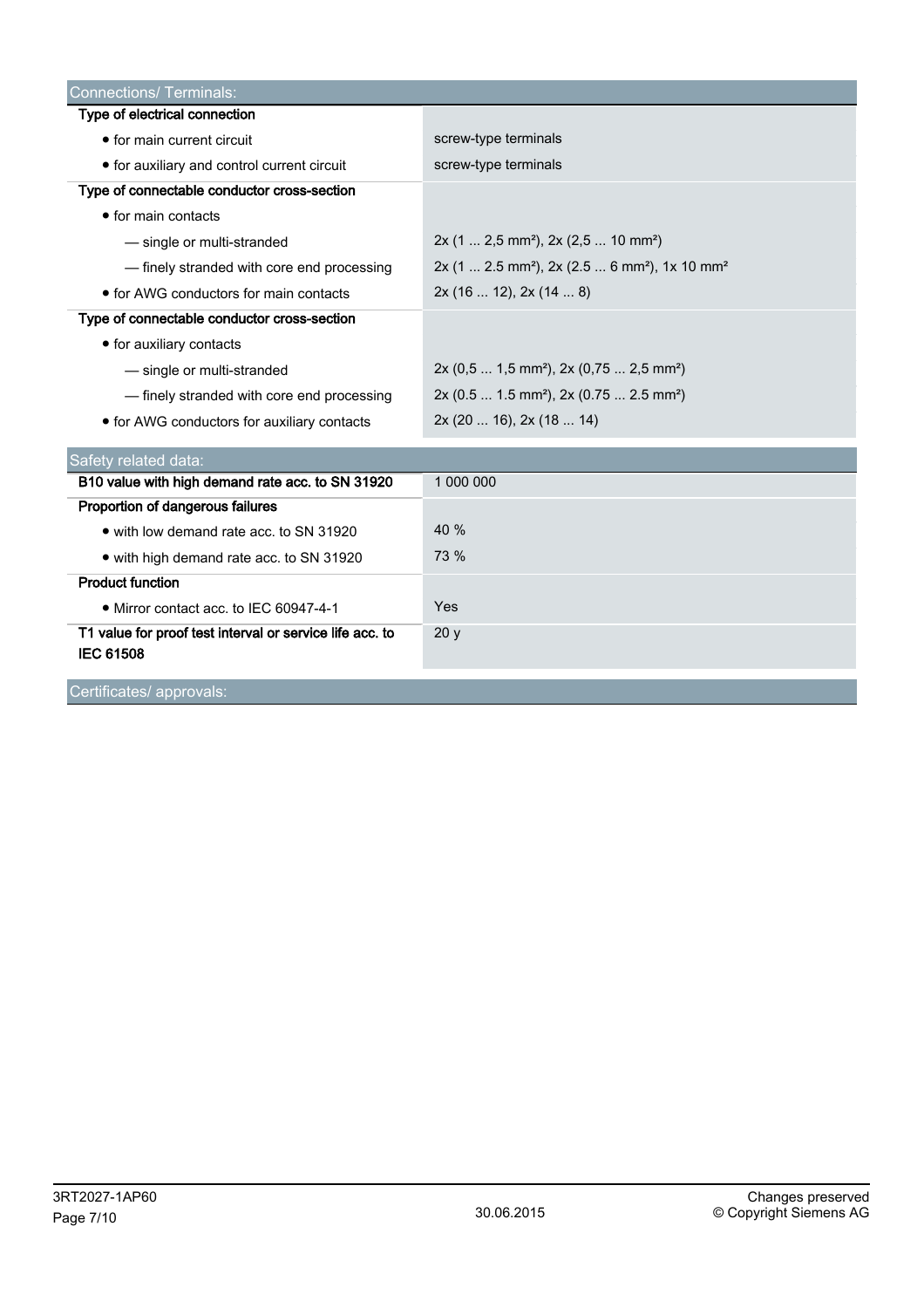| <b>General Product Approval</b>       |                                                   |                          | <b>EMC</b>                    | <b>Functional</b><br>Safety/Safety<br>of Machinery | <b>Declaration of</b><br>Conformity |
|---------------------------------------|---------------------------------------------------|--------------------------|-------------------------------|----------------------------------------------------|-------------------------------------|
|                                       | u                                                 | FHI_                     | $\mathbf C$<br>C-TICK         | Baumusterbescheini<br>gung                         | $\epsilon$<br>EG-Konf.              |
| <b>Test Certificates</b>              |                                                   | <b>Shipping Approval</b> |                               |                                                    |                                     |
| Typprüfbescheinigu<br>ng/Werkszeugnis | spezielle<br>Prüfbescheinigunge<br>$\overline{u}$ | <b>ABS</b>               | <b>REAU</b><br><b>VERITAS</b> | DNV<br><b>DNV</b>                                  | GL                                  |
| <b>Shipping Approval</b>              |                                                   |                          |                               | other                                              |                                     |
| loyd's<br>egister<br><b>LRS</b>       | <b>PRS</b>                                        | <b>RINA</b>              | <b>RMRS</b>                   | Umweltbestätigung                                  | Bestätigungen                       |
| other                                 |                                                   |                          |                               |                                                    |                                     |
|                                       |                                                   |                          |                               |                                                    |                                     |

**VDE** 

## Further information

Information- and Downloadcenter (Catalogs, Brochures,…) <http://www.siemens.com/industrial-controls/catalogs>

Industry Mall (Online ordering system) <http://www.siemens.com/industrymall>

### Cax online generator

<http://support.automation.siemens.com/WW/CAXorder/default.aspx?lang=en&mlfb=3RT20271AP60>

Service&Support (Manuals, Certificates, Characteristics, FAQs,...) <https://support.industry.siemens.com/cs/ww/en/ps/3RT20271AP60>

Image database (product images, 2D dimension drawings, 3D models, device circuit diagrams, EPLAN macros, ...) [http://www.automation.siemens.com/bilddb/cax\\_de.aspx?mlfb=3RT20271AP60&lang=en](http://www.automation.siemens.com/bilddb/cax_de.aspx?mlfb=3RT20271AP60&lang=en)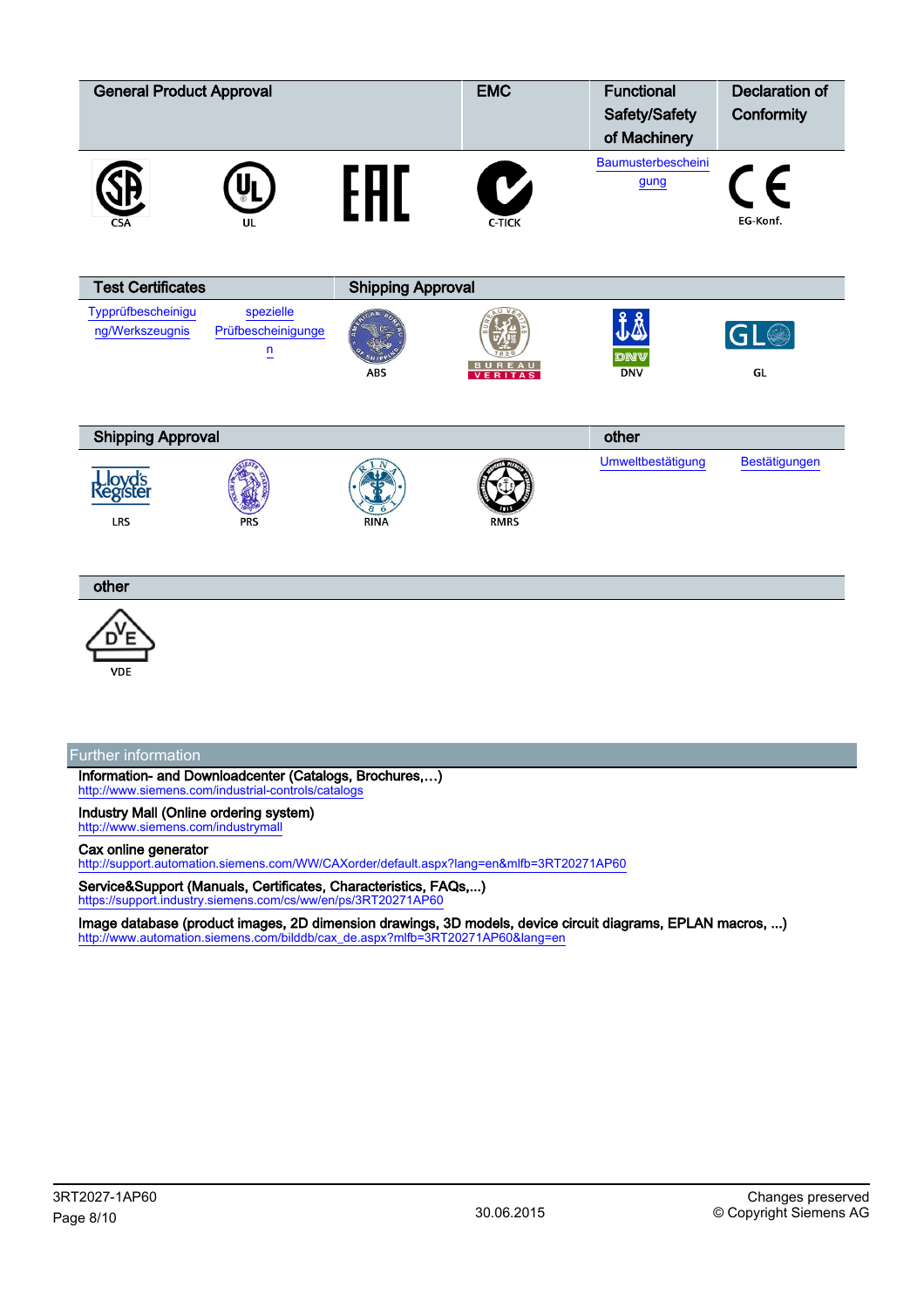